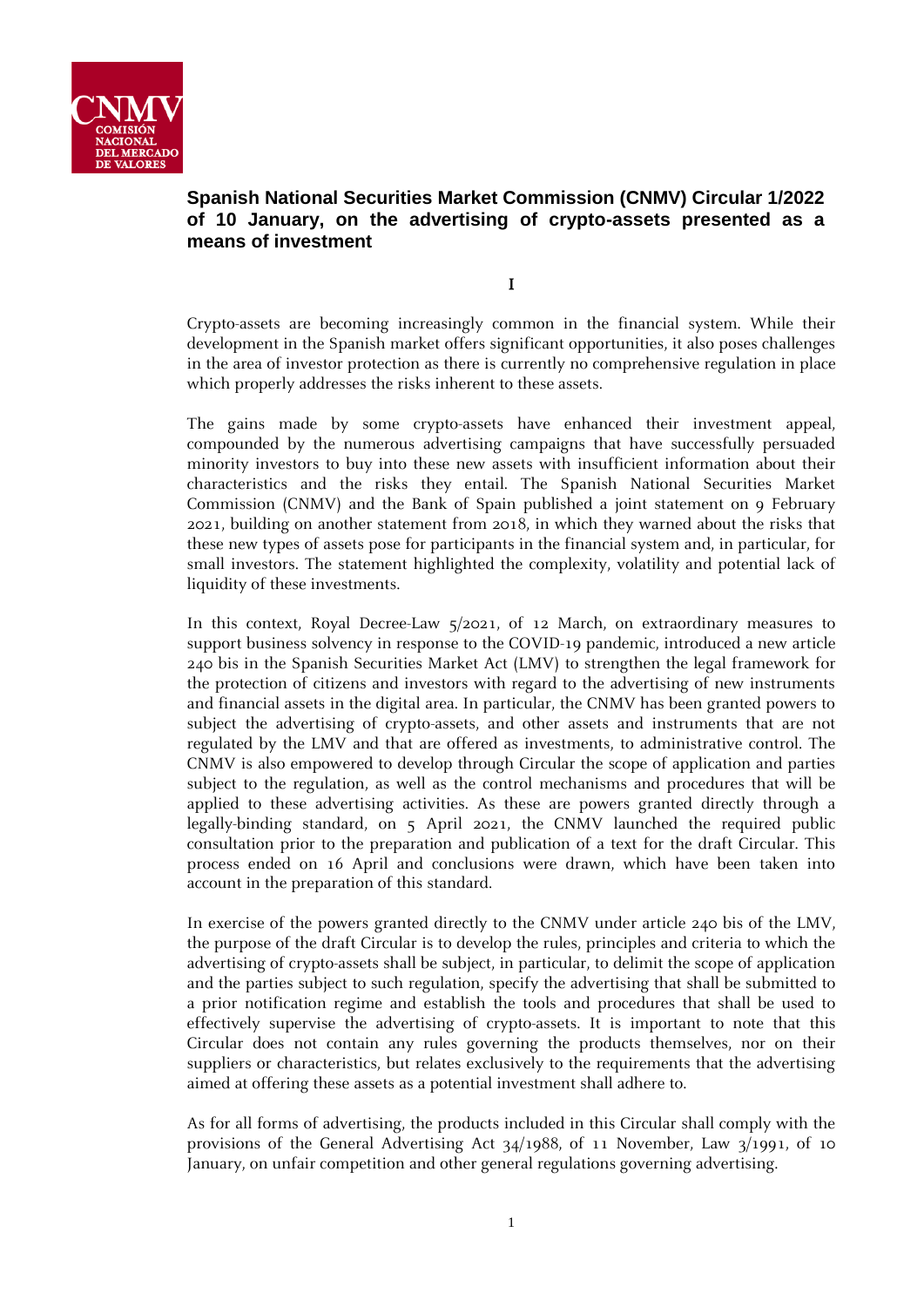It should also be noted that, even though the use of crypto-assets as a means of exchange is very limited, this rule should be understood to include all advertising that promotes the acquisition of crypto-assets that are in the scope of application of this Circular, even though they could occasionally be used as a means of exchange. Crypto-assets that are considered financial instruments, and therefore do not fall within the scope of this Circular, shall be governed by the Circular 2/2020 of 28 October of the CNMV, on the advertising of investment products and services.

#### II.

This Circular contains seven rules, one final provision and two annexes.

After the first and second rules, referring to purpose and definitions, the third rule establishes the scope of application of the Circular and defines the activities that are considered to be advertising. Additionally, the activities that are not considered to be advertising activities are established and will therefore be excluded from the scope of the Circular. These include certain professional activities (such as white papers, publications on crypto-assets issued by independent analysts or commentators that are not sponsored or endorsed), or certain non-fungible tokens or those which, due to their characteristics are not likely to be a means of investment.

The fourth rule establishes the parties subject to the regulation. In addition to crypto-asset service providers when they carry out advertising activities, advertising service providers shall also comply with this Circular, alongside any other natural or legal person who, on their own initiative or through third parties, engages in the advertising of crypto-assets.

The fifth rule sets out the requirements for advertising campaigns in terms of their format and content, as well as the information that commercial communications shall include regarding the risks of the products they advertise. It states that advertising should be clear, balanced, impartial and not misleading and, in the case of commercial communications and advertising that provide information on the cost or return of a crypto-asset, they should contain clear, accurate, sufficient and updated information that is appropriate for its nature and complexity, the characteristics of the method of dissemination used and the target audience. This is developed in Annex I of this Circular.

The sixth rule refers to the supervisory functions of the CNMV, distinguishing between mass campaigns aimed at the general public that will be subject to the prior notification regime described in the seventh rule and all other advertising activities which shall also be subject to the supervisory control of the CNMV. This includes the procedures and deadlines for collecting information from the parties subject to the regulation, requesting the termination or rectification of the campaign if it does not comply with the provisions of the Circular and applying sanctions where necessary.

The seventh rule establishes the prior notification regime that mass advertising campaigns shall comply with. For this purpose, the parties subject to the regulation shall provide a document of prior notification of the mass advertising campaign at least ten business days before its execution. This document shall adhere to the template included for this purpose on the CNMV website, in addition to the other documentation detailed in the aforementioned rule. For classification as a mass campaign, a scale based on the foreseeable scope of the campaign has been established, which may be adjusted by the CNMV based on the experience acquired in the application of this Circular. The text of the Circular also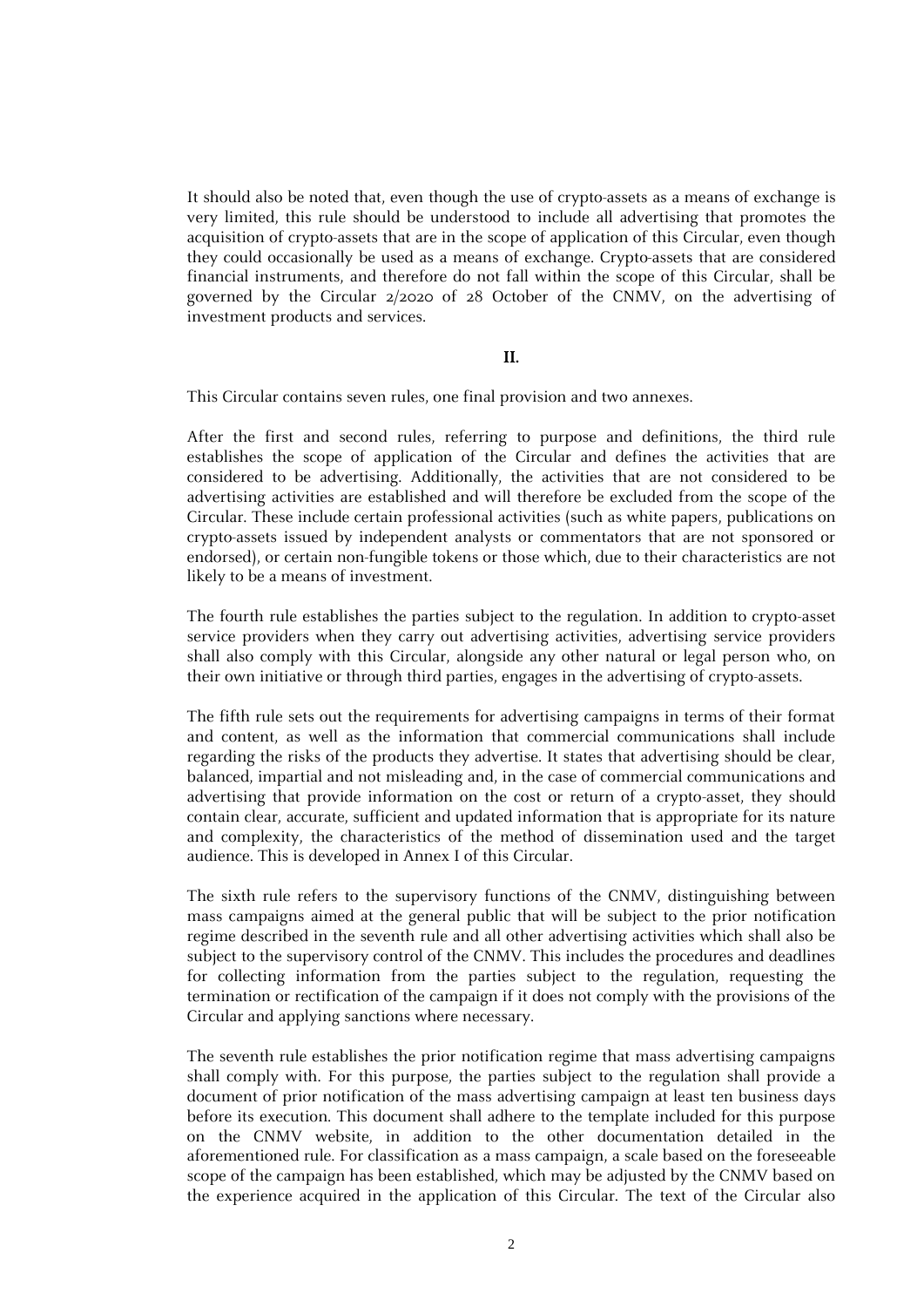clarifies that the lack of response from the CNMV within the indicated period of ten business days should not, under any circumstance, imply that the institution considers that the advertising that has been the subject of prior notification adequately complies with the standards established in this Circular.

The annexes to this Circular contain the general principles and criteria to which advertising must comply, as well as the minimum content of the information on the nature and risks that must be provided to potential investors in crypto-assets.

The CNMV Board, by the powers vested in it, and making use of the authorisation set down in article 240 bis of the Royal Legislative Decree 4/2015 of 23 October, approving the recast text of the Spanish Securities Market Act, introduced by the second final provision of Royal Decree-Law 5/2021, of 12 March, on extraordinary measures to support business solvency in response to the COVID-19 pandemic, pursuant to a report from the CNMV Advisory Committee and having heard the Council of State, has approved this Circular, which contains the following rules:

# CHAPTER I

# General provisions

#### Rule 1. Purpose.

The purpose of this Circular is to develop the rules, principles and criteria to which the advertising of crypto-assets shall be subject, in particular, to delimit the scope of application and parties subject to the regulation, as well as the powers of the CNMV in matters of supervision and control of the advertising of crypto-assets, in accordance with the provisions of article 240 bis of the recast text of the Securities Market Act approved by Royal Legislative Decree 4/2015, of 23 October.

#### Rule 2. Definitions.

For the purposes of the provisions of this Circular, these meanings shall be understood for the following terms:

a) "Advertising activity": any form of advertising, as defined in article 2 of the General Advertising Act 34/1988, of 11 November, carried out by parties subject to the regulation within the scope of their activity, regardless of the communication media, advertising media and formats used, such as television, cinema, radio, press, online advertising (in any of its forms, including social media, video channels, audios, news, blogs, search engines, specialised platforms or web pages) or mobile devices, all kinds of external advertising, direct mail, advertising at the point of sale, brochures, catalogues, promotional gifts, loyalty campaigns, sponsorship events, home visits, sponsored press articles or any other form of commercial communication.

b) "Advertising campaign": the actions carried out with the intention of advertising a product through a single advertisement or set of different advertising pieces published over a specified time period, although not necessarily simultaneously, which are related to each other, disseminated using different channels or tools over a specific period.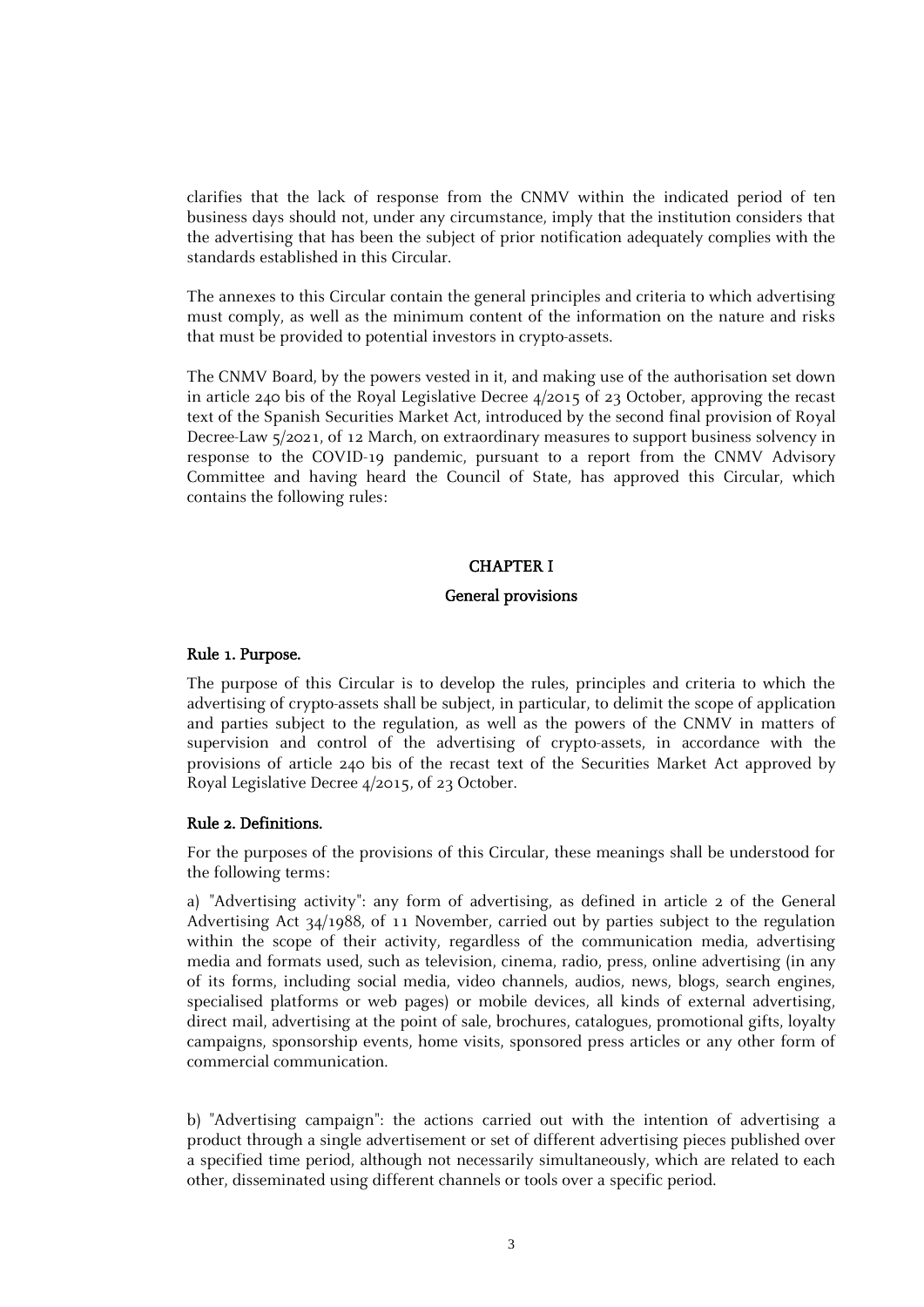c) "Mass advertising campaign": advertising campaigns aimed at more than 100,000 people, using any advertising media and the following measurement criteria based on information from sources that are widely used in the advertising sector:

- Television: programme audiences by number of viewers.
- Radio: programme audiences by number of listeners.
- Printed media (newspapers, magazines and supplements): by number of readers.
- Outdoor advertising (on street furniture, means of transport or other media): estimated number of people who would view the advertising message or, if this estimate does not exist, the number of people who appear in the register of the towns and cities in which the outdoor advertising is installed.
- Digital media and search engines: by estimated audiences and visitors.
- Social media: the highest of the number of estimated users of the advertising campaigns and the number of followers of the accounts used.
- Sponsored videos: by the number of followers of the video issuer.

d) "Commercial communication": any form of transmission of verbal or visual information, intended to promote, directly or indirectly, through texts, images and/or sounds, the products included in rule 3.

e) "Crypto-asset": digital representation of value, a right, or an asset that can be transferred or stored electronically, using distributed ledger technologies or other similar technology.

f) "Advertising piece": the specific format (spot, television advertisement, banner, poster, podcast, etc.) through which an advertising message is transmitted depending on the communication or advertising medium used.

g) "Advertising message": information included in a commercial communication that is aimed at capturing the attention of the recipients to persuade them to acquire or use any of the products included in rule 3.

h) "Advertising service provider": third party that performs a process, service or activity for another party subject to the regulation, or related to them, in the area of advertising through an advertising contract, as regulated by the General Advertising Act 34/1988, of 11 November, a contract for the provision of services or an outsourcing agreement. Individuals who are perceived as influencers or experts in social or audio-visual media who, through referral programmes, offers or commissions of any kind, disseminate content that highlights the advantages of crypto-assets as an investment option shall also be included.

i) "Crypto-asset service provider": any natural or legal person whose professional or business activity consists of providing one or more services relating to crypto-assets to third parties.

j) "Crypto-asset services": professional or business activities related to crypto-assets, including the following:

- Trading crypto-assets on platforms.
- The purchase, sale or swap of crypto-assets.
- Advice on crypto-asset investments.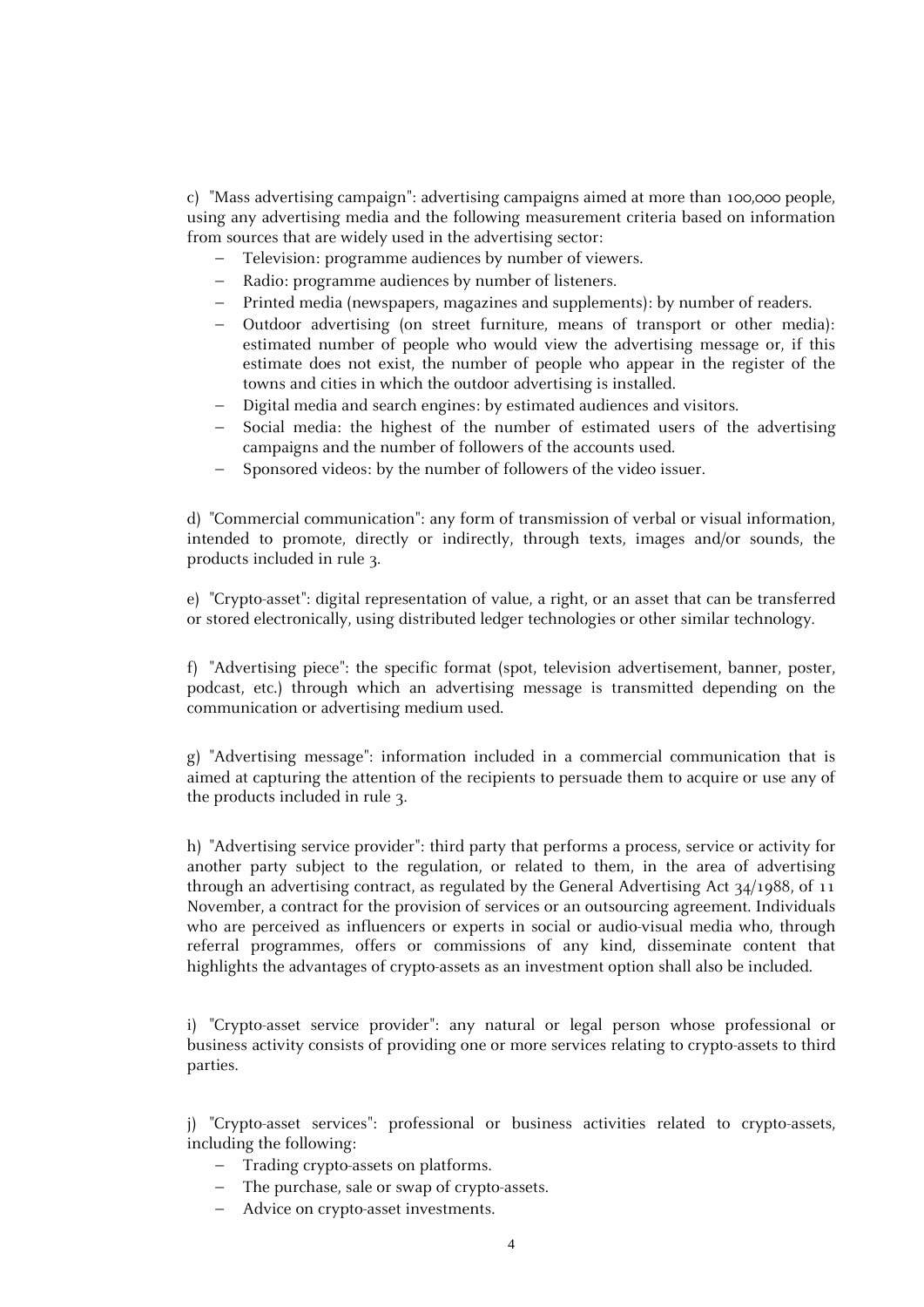- The management of crypto-asset portfolios.
- Any form of remuneration of crypto-assets.
- Any other services or activities for the distribution of crypto-assets.

# Rule 3. Scope of application

1. The Circular governs the advertising of crypto-assets that are the means of investment. For these purposes, any advertising directed at investors or potential investors in Spain which, implicitly or explicitly, offers or draws attention to crypto-assets as a means of investment will be considered to be advertising activity.

In all circumstances, it will be presumed that a crypto-asset is offered or attention is drawn to it as a possible means of investment when its acquisition is promoted or any reference to its return, price or value, current or future is made, which might suggest an opportunity to invest in such crypto-asset, even though it may occasionally be used as a means of exchange.

Likewise, in all circumstances, advertising will be understood to be aimed at investors in Spain when it is provided on physical media in Spain, through Spanish media (including web pages/domains) and when it is provided in Spanish or other official languages, unless it contains a statement that the services or products offered are not aimed at or accessible to investors in Spain.

- 2. For the purposes of this Circular, the following will not have the consideration of advertising of crypto-assets, and therefore will be excluded from its scope:
	- a) The advertising of crypto-assets that have the nature of financial instruments included in the annex to the recast text of the Spanish Securities Market Act, approved by Royal Legislative Decree 4/2015 of 23 October.
	- b) The advertising of crypto-assets, which due to their characteristics and nature are not suitable as a means of investment.
	- c) The advertising of crypto-assets, the only use of which is digital access to a product or service and which is accepted only by its issuer or by a limited set of commercial providers with whom the issuer maintains a contractual relationship, provided that there are no expectations of gain and the volume offered and conditions of the offer are in accordance with the actual rights that the crypto-asset would offer.
	- d) The advertising of unique and non-fungible tokens with other crypto-assets, when they represent collectible assets, works with intellectual property or assets whose sole purpose is for use in games or competitions, therefore not being offered massively as a mere means of investment .
	- e) Explanatory documentation for new issuances ("white paper").
	- f) Corporate advertising campaigns, defined as those that only contain generic information about an entity subject to the regulation or its corporate purpose and that is intended to be made public, provided that:
		- No reference is made to the crypto-assets or the provision of services related to them.
		- Any advertising message that is included on the entity's website complies with the rules of this Circular.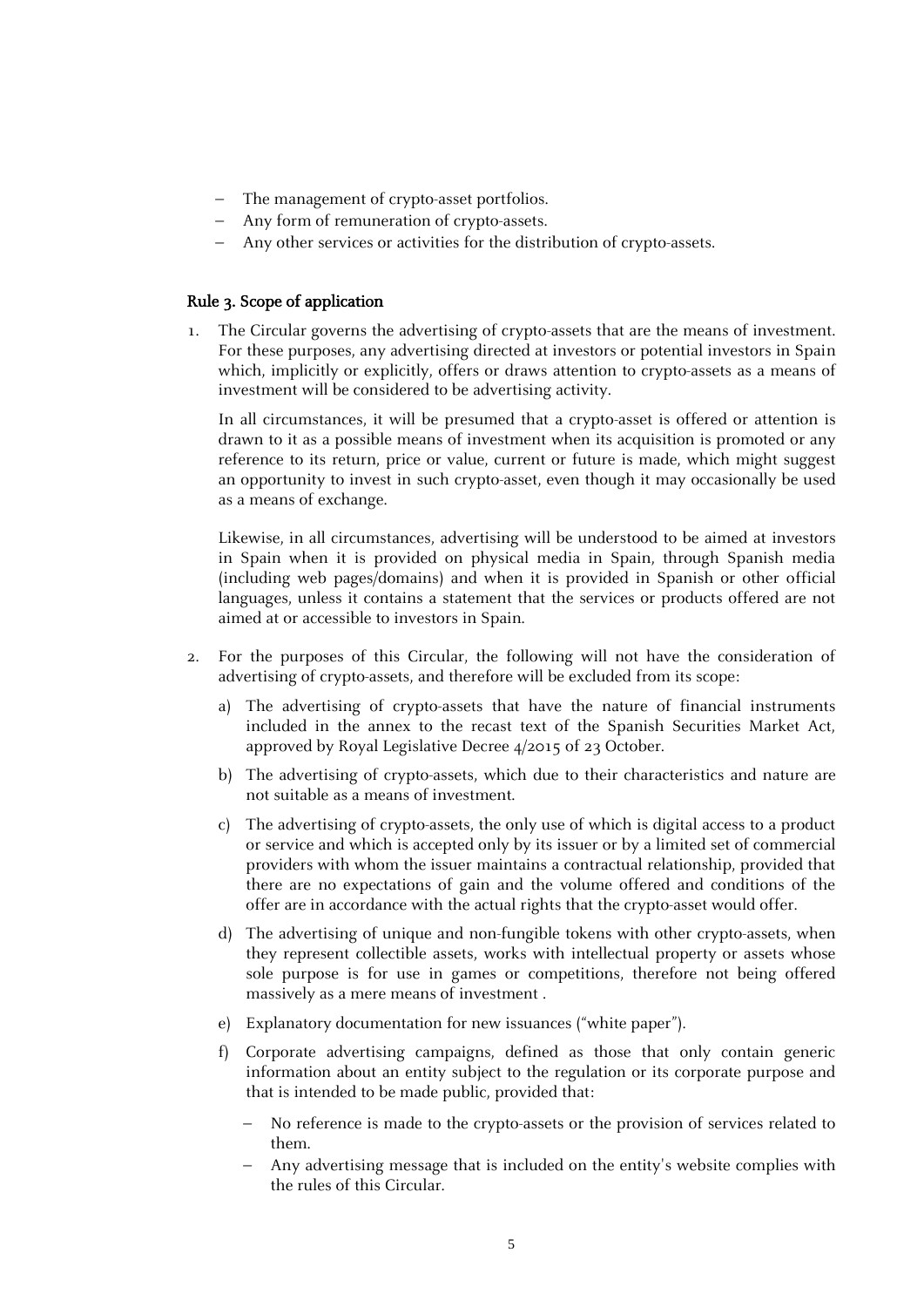- g) Documentation or information that is provided in presentations addressed only to analysts or institutional investors, made by the offeror, its representatives or third parties that perform this service on behalf of the offeror on a new issuance of crypto-assets for the purpose of gauging the interest of institutional investors in the issuance.
- h) Publications on crypto-assets which are not sponsored or endorsed, issued by independent financial analysts or commentators.
- i) The advertising of technical seminars, courses and conferences on crypto-assets that under no circumstances encourage investment therein. If they are provided free of charge or for a symbolic price and are promoted or held by the parties subject to this regulation or parties related thereto, it will be presumed that they are intended to promote such investment and shall be subject this Circular.

#### Rule 4. Parties subject to this regulation.

This Circular will be applicable to the following parties:

- a) Crypto-asset service providers when they engage in crypto-asset advertising activities.
- b) Advertising service providers.
- c) Any natural or legal person, other than those indicated in previous points, who on their own initiative or on behalf of third parties, engages in an activity of advertising of crypto-assets.

# CHAPTER II

#### Control of advertising

#### Rule 5. Content and format of the advertising message.

- 1. When designing their advertising campaigns and each of the advertising pieces that comprise them, parties subject to this regulation shall comply with the provisions of Annex I of this Circular. For this purpose, they shall take into account the nature and complexity of the advertised product, the characteristics of the communications media used and the target audience.
- 2. All commercial communications must include information on the risks of the product they advertise, specifically:
	- a) The following warning shall be included in the commercial communication, using a format and positioning that ensures its relevance in the advertising piece and not as secondary information or as a footnote: *"Investment in crypto-assets is unregulated*, may not be suitable for retail investors and the entire amount invested may be lost."
	- b) A link or reference to the location of the additional information shall be included, in accordance with the provisions of point 8 of Annex I, which shall, as a minimum, refer to the information and risks identified in Annex II, when they apply to the advertised product. The link must be identified with the following text: "It is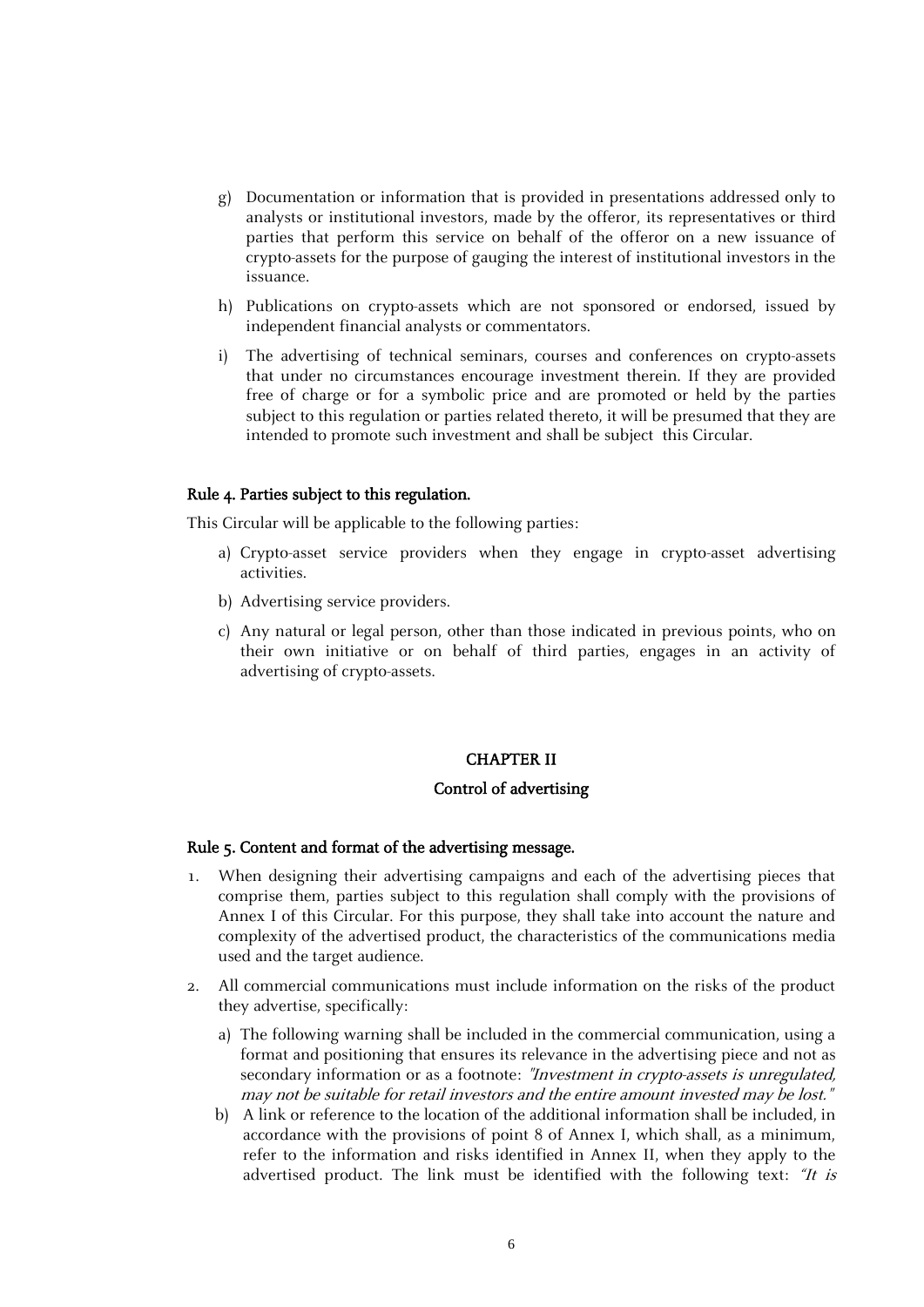important to read and understand the risks of this investment, which are explained in detail in this site".

When the medium used only allows for a reference, an indication must be given of where information about the risks can be found and the importance of reading that information.

# CHAPTER III

#### Supervision of advertising activity

# Rule 6. Supervisory function of the CNMV. Procedure to request the termination or rectification of the advertising activity.

- 1. Advertising activity aimed at investors in Spain shall not require prior CNMV notification, except in the case of mass advertising campaigns as referred to in rule 2c) of this Circular. However, even when they are not mass advertising campaigns in the strictest sense, some parties subject to the regulation may be required to provide prior notification for all their advertising campaigns, where it is considered necessary due to the potential impact on their target audience.
- 2. In the exercise of its supervisory function, the CNMV can ask the parties subject to the regulation to provide specific information on advertising campaigns or pieces in order to assess their compliance with the requirements set forth in this Circular. This type of request must be answered by the entity within a period of three business days.
- 3. Specifically, the parties subject to the regulation shall be obliged to keep a register of the following information and documentation relating to ongoing advertising campaigns and those carried out in the past two years:
	- a) General information on the campaign: starting and end date, territorial scope, description of the target audience, list of the media and advertising channels used for dissemination and a quantitative estimate of the number of people to which it is being targeted, according to the calculation parameters specified in rule 2c).
	- b) Specific information on the advertising pieces: a copy must be kept of all advertising pieces with a different message (including clarifications or legal warnings) or format (radio spot, television advertisement, banner, poster, etc.) broadcast during the campaign, in the original format or in electronic format that can be accessed.
	- c) Identification of the advertising service providers and the advertising contracts or agreements entered into.
- 4. The CNMV can inform the parties subject to this regulation of any non-compliance noticed in their advertising activity and request its termination or rectification.
- 5. If a party subject to this regulation receives a request for termination or rectification, it must act, as rapidly as possible and in any case within a maximum period of two business days, to either demonstrate its compliance to the CNMV, or object to the decision, in which case it will put forward the reasons on which its objection is based. The CNMV can establish a different response time depending on the content of the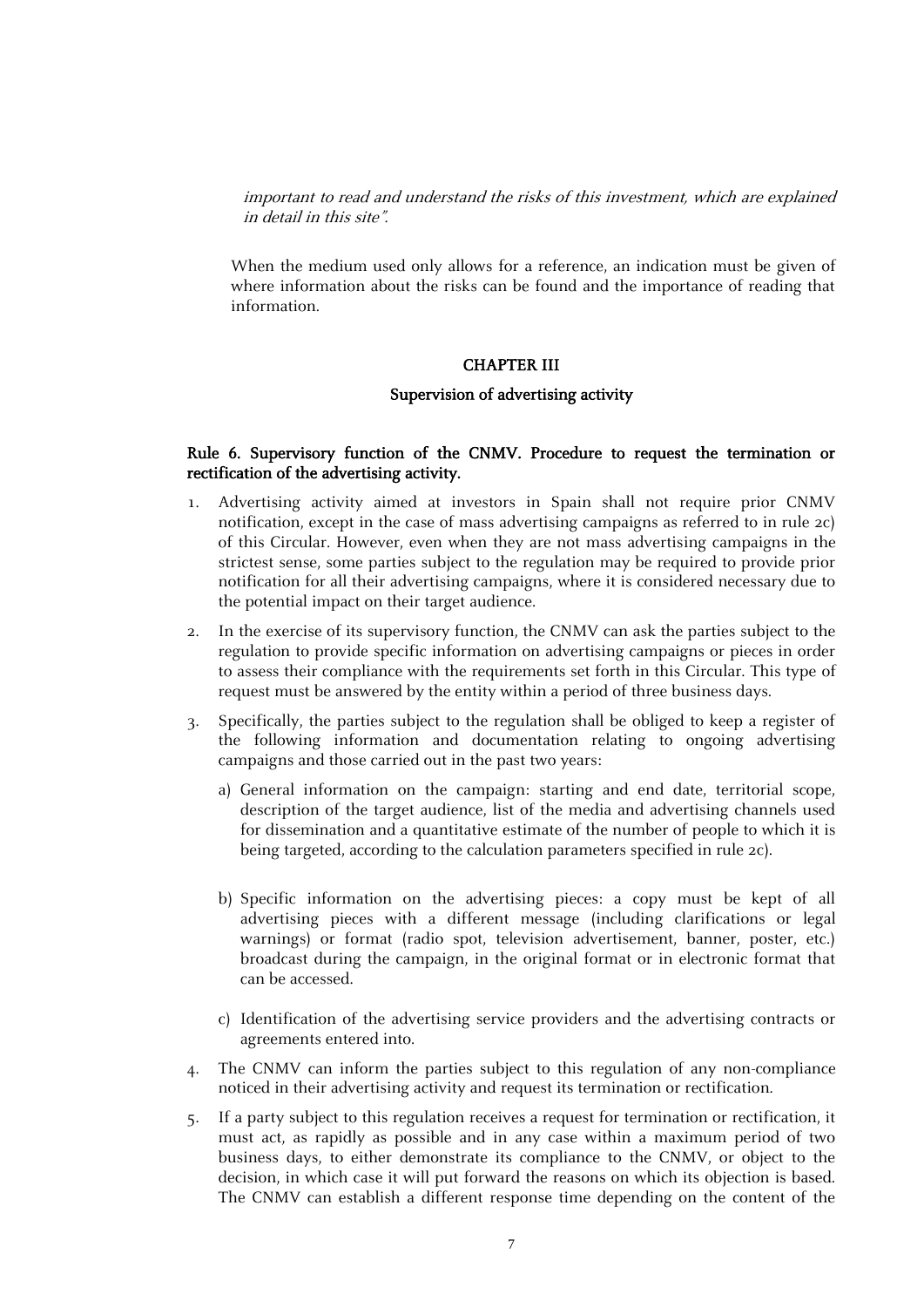advertising message, the means of communication and formats used or the potential risks of the advertising campaign or piece involved.

- 6. Once the pleas submitted by the parties subject to the regulation have been assessed or the deadlines established in section 5 above have elapsed with no pleas having been presented, the CNMV will notify the party either of the confirmation of the request, or the required modifications, or that the case has been closed, which will put an end to the proceedings.
- 7. If the resolution that puts an end to the proceeding confirms the request for termination or rectification in all or some of its terms, the party subject to the regulation shall comply within a maximum period of two business days, unless the CNMV establishes a different period in its notification, through the same means used for the dissemination of the advertising campaign or piece and with the same scope, all without prejudice to the possibility of filing the corresponding administrative appeal.
- 8. The measures established in this rule must be implemented without prejudice to the application, where appropriate, of the sanctions provided for in the applicable regulations.

# Rule 7. Mandatory prior notification for mass advertising campaigns.

- 1. Parties subject to the regulation that carry out mass advertising campaigns must provide the documentation and information indicated in this Circular at least ten business days before their execution.
- 2. They must present a document giving prior notification of the mass advertising campaign that shall adhere to the template included for this purpose on the CNMV's website, in addition to the following documentation, which shall be clear, concise, consistent and sufficient to allow an assessment to be made of the scope and impact it may have on the public:
	- a) General information about the campaign: details of the crypto-assets that are the object of the campaign or the services to be advertised, description of the target audience and a list of the media and advertising media used for their dissemination.
	- b) Specific information on the advertising pieces: a copy of all advertising pieces with a different message (including clarifications or legal warnings and warnings about risks) or format (radio spot, television advertisement, banner, poster, etc.) to be broadcast during the campaign, in the original format or in an electronic format that can be read or accessed.
- 3. The prior notification referred to in the previous section will allow the advertising campaign to start ten business days after its presentation, unless the CNMV indicates otherwise. Under no circumstances shall a lack of response from the CNMV during the period between the notification and the start of the campaign imply that the CNMV considers that the campaign complies with all the rules contained in this Circular.
- 4. Failure to submit the prior notification shall result in the impossibility of continuing the affected advertising activity from the moment such events is known, without prejudice to the responsibilities that may arise.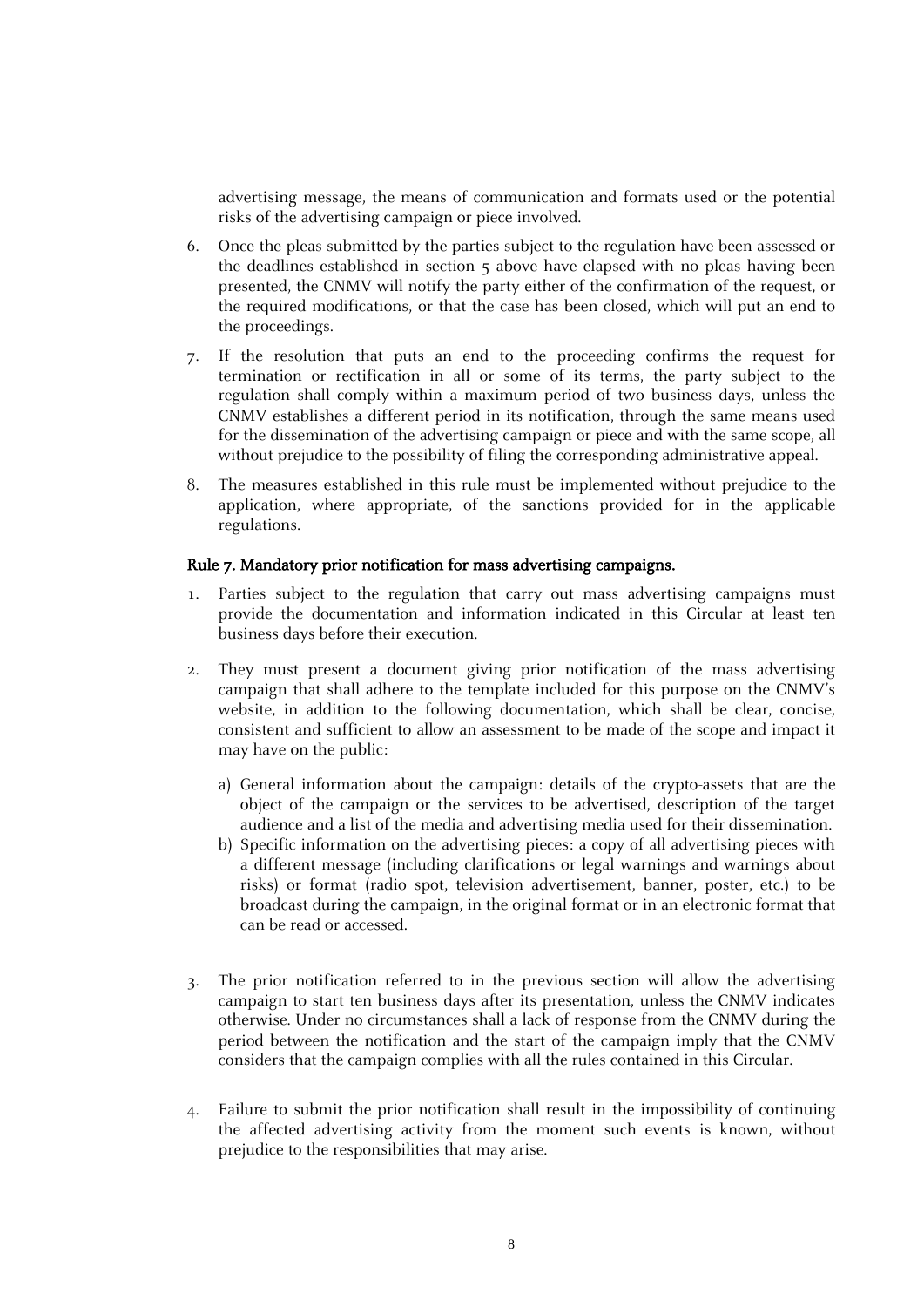# Final Provision One. Authorisation to increase the threshold for mass campaigns.

The Board of the CNMV is empowered to increase the figure used as a reference when classifying a campaign as "mass", taking into account the circumstances and the experience gathered and after a specific and duly reasoned analysis.

# Final Provision Two. Entry into force.

This Law will enter into force one month after its publication in the Official State Gazette (BOE).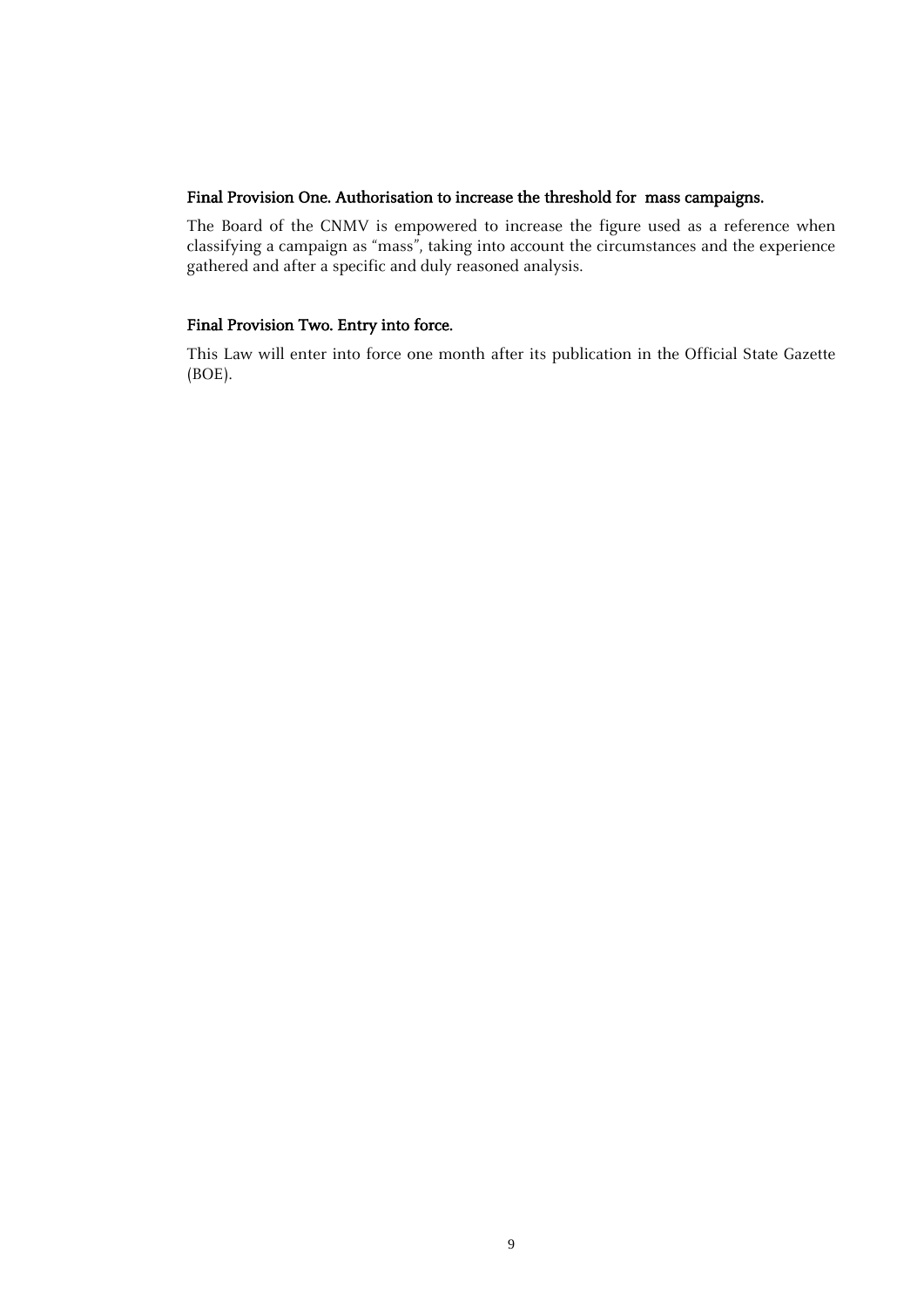# ANNEX I

General principles and criteria.

- 1. Advertising on crypto-assets must be clear, balanced, impartial and not misleading. To this end, it shall use simple and easy to understand language and the omission of relevant information or the inclusion of ambiguous, biased, incomplete or contradictory information that may lead to confusion must be avoided. Articles published using any media or communications that are sponsored or endorsed must include a clear and visible mention of this fact. In the case of videos or audios, it shall be indicated at the beginning.
- 2. The information contained in commercial communications must be coherent and must not contradict the information or warnings that the regulated parties provide to customers when marketing crypto-assets.
- 3. Commercial communications and advertising pieces that provide information on the cost or return of a crypto-asset shall contain clear, accurate, sufficient and updated information, in a manner appropriate to its nature and complexity, the characteristics of the medium of dissemination used and the target audience.
- 4. Commercial communications shall make no reference to substantial past returns and if they do so:
	- a) Any quantitative information on the cost or past performance of the crypto-asset included in the advertising message must expressly indicate the period of time to which it refers. If revaluations are indicated for this period, the same information for the interim period, before or after, in which there would have been higher percentage depreciation shall also be indicated, with the same prominence. When two or more quantities are included, they must refer to the same period of time.
	- b) Information about past performance should not be partial or biased. Returns on periods of less than 12 months must not be included.
	- c) Likewise, returns on periods greater than one year may be provided if it is additional information to the minimum data required in this section. These returns must not appear in a prominent position compared to the rest of the text. The years that have been used to calculate the performance must be clearly and visibly identified (these years shall be the most recent and be consecutive).
	- d) The terms in which the return is expressed must be indicated in a sufficiently visible manner as well as the period of time to which it refers.
	- e) Historical performances must not be the most prominent feature of the communication and must not be presented in a larger font size or highlighted. Furthermore, it should be clearly stated that past performance is not a reliable indicator of future performance.
- 5. The advertising messages and the way they are presented must allow the advertising piece to be properly understood and not create disproportionate or false impressions or expectations that could be deemed an incentive to trade with the crypto-asset or provide an unrealistic view of the characteristics or duration of the offer.
- 6. When messages of a secondary or less prominent nature are included in the advertising piece, they shall not contradict the main message.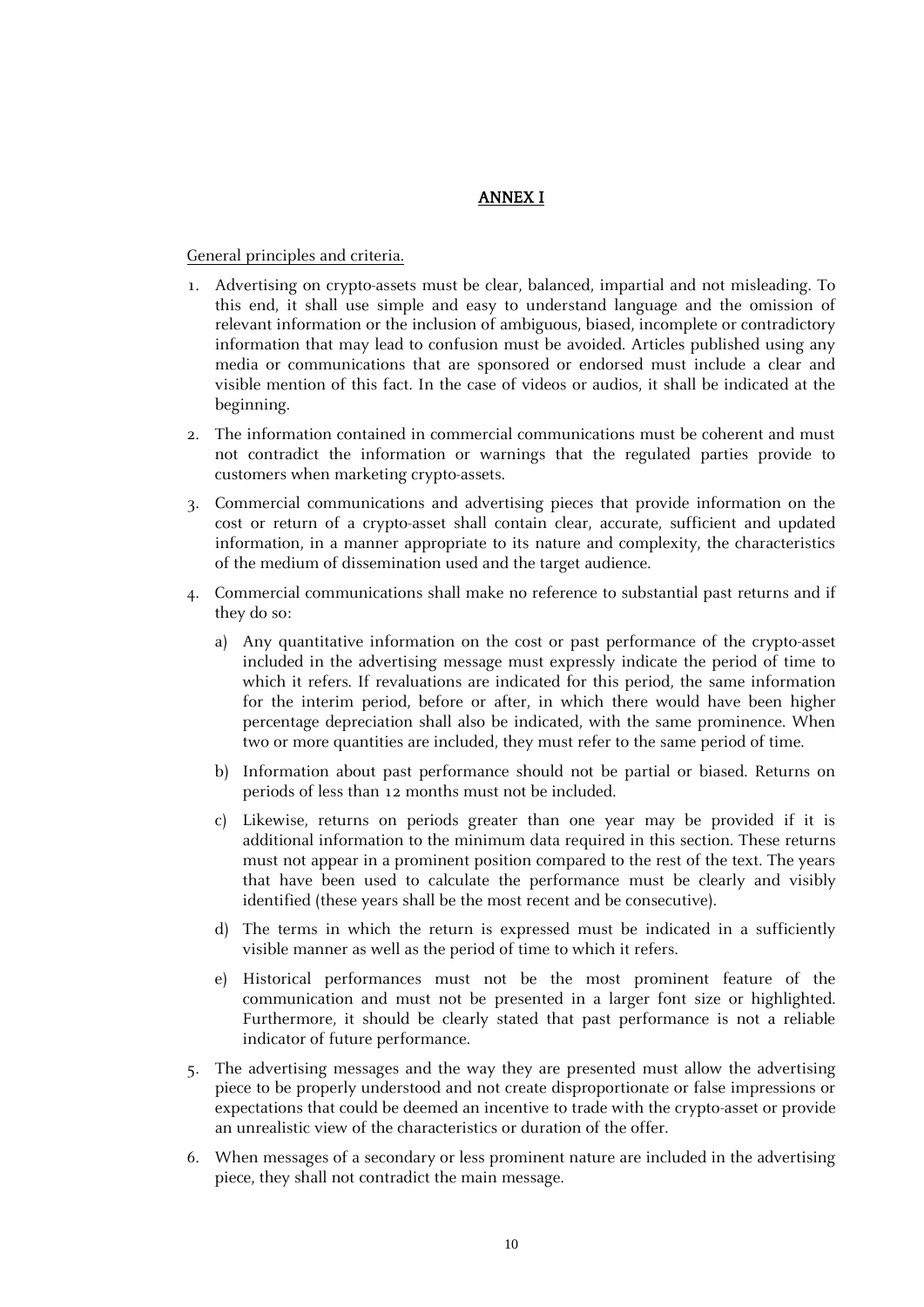- 7. Taking into account the characteristics of the advertising medium used, commercial communications and advertising pieces must be designed in such a way that no information that could be used in the decision-making of the potential investor is omitted or concealed.
- 8. When the means of communication or the advertising format used imposes space or time limitations so that it is not possible to include all the relevant information or warnings about the crypto-asset in the initial advertising piece, a referral must be made to alternative sources of information or the information must be shown in a secondary advertising piece, to ensure that all the relevant information or warnings about the crypto-asset can be quickly and easily accessed.

When the commercial communications issued through digital or social media, include relevant information in the form of images, videos or other visual, audio or audio-visual formats in order to overcome limitations of space or time, its viewing by the recipient shall be encouraged via the indications included in the advertising message (e.g. "click on the image" or "see this address for more information", a QR code or similar formulas), and include the following message: "It is important to read and understand the risks of this investment, which are explained in detail here".

- 9. In audio-visual, radio or any other media in which an advertising message is disseminated, the relevant information must be played for a sufficient amount of time to ensure it is properly perceived.
- 10. No mention shall be made of limitations or exemptions from responsibility of parties subject to the regulation in the advertising content. For advertising disseminated through social media, the party will be responsible for complying with the provisions of this rule when forwarding texts or content shared by a third party, particularly clients, in which the benefits of the advertised crypto-assets are expressly endorsed or highlighted, even if they have not created the original content of the communication.

#### Other criteria relating to the content and format of advertising messages.

11. Advertised crypto-assets must be clearly identified and the use of words or expressions that may generate uncertainty about their nature and characteristics or about the risks associated with them must be avoided.

Similarly, when an offer is being made that involves trading simultaneously with two or more crypto-assets of different characteristics, this must be clearly indicated.

- 12. The inclusion in the advertising message of superlative or diminutive adjectives, or expressions that suggest the advantages of the crypto-asset, must be based on objective and verifiable factors or data. Otherwise, they must be avoided, especially in terms of expressions related to their cost or performance. If the advertising message includes a comparison between crypto-assets or with other products, they must have the same purpose or satisfy the same needs, and an objective comparison must be made between one or more of their main characteristics, which must be relevant, verifiable and representative.
- 13. When an offer has a specific validity period, this must be expressly stated. When the validity is conditional on any other variable (for example, reaching a certain volume), this should be mentioned in the body of the main message with the appropriate relevance.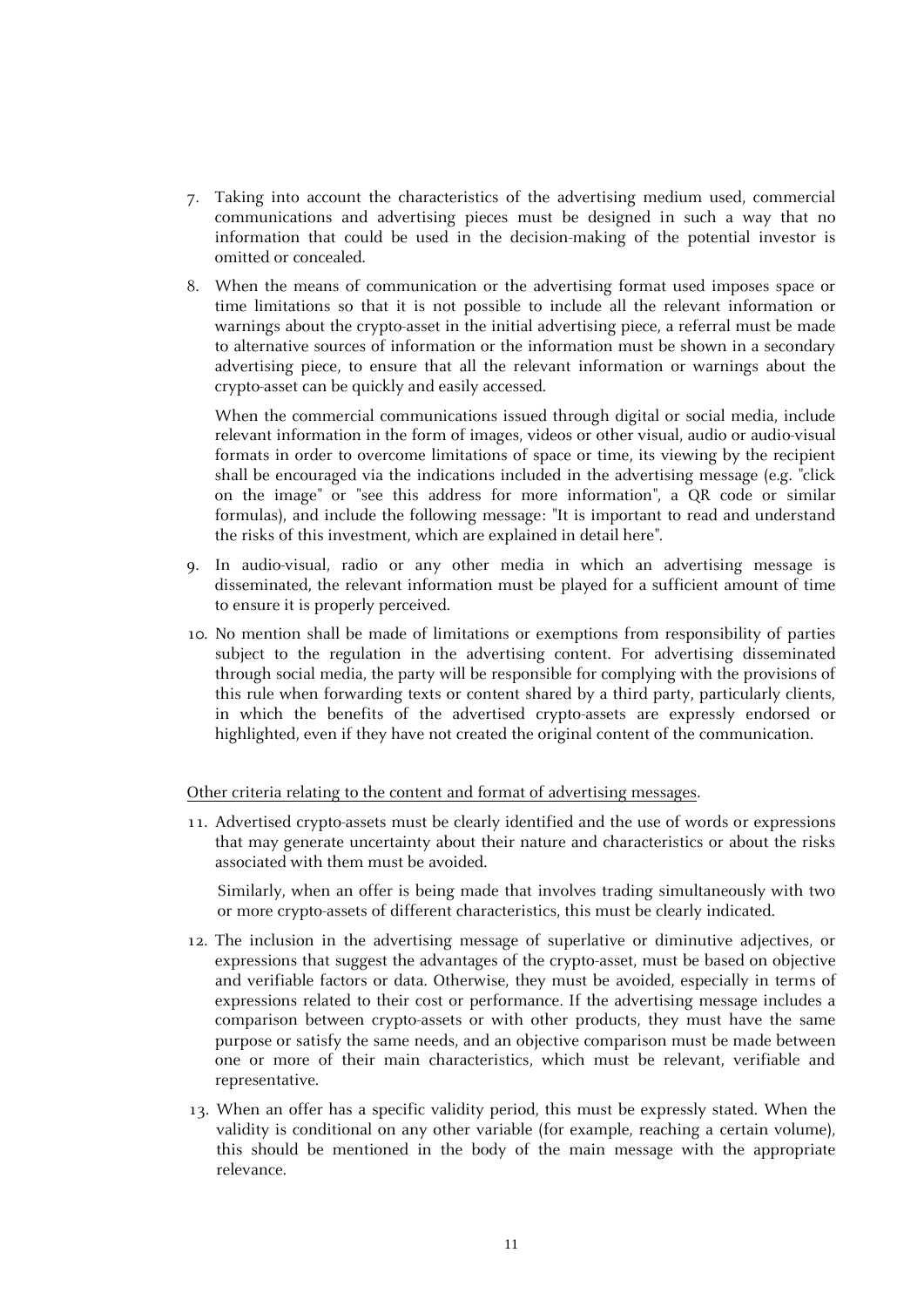- 14. If the advertising message refers to certain tax benefits, it must be clearly stated whether this is of a general nature or whether it depends on the personal situation of the client or potential client.
- 15. Any mention of the term "gift" or other equivalent terms must be avoided in cases in which there may be a tax impact for the delivery of a good or a sum of money as an incentive to trade in crypto-assets and, in particular, in all transactions which tax regulations qualify as remuneration in kind.
- 16. The font size, in particular the size used for warnings and clarifications, must be sufficient for the advertising format and the distance at which the text will be read, and the warning and the link mentioned in a and b of point 2 of Rule 5 must occupy no less than one fifth of the total surface area of the piece. The typography of the warning shall be easily readable or visible, paying special attention to the size of the font and the contrast with the background.
- 17. When using audio or video, the warning shall be long enough to be able to be clearly and completely conveyed. When the audio or video is longer than 60 seconds, the warning must be included at the beginning and end of the broadcast. In all other cases, it must be inserted at the end of the piece.
- 18. The typeface and fonts used in the advertising message must be easily legible.